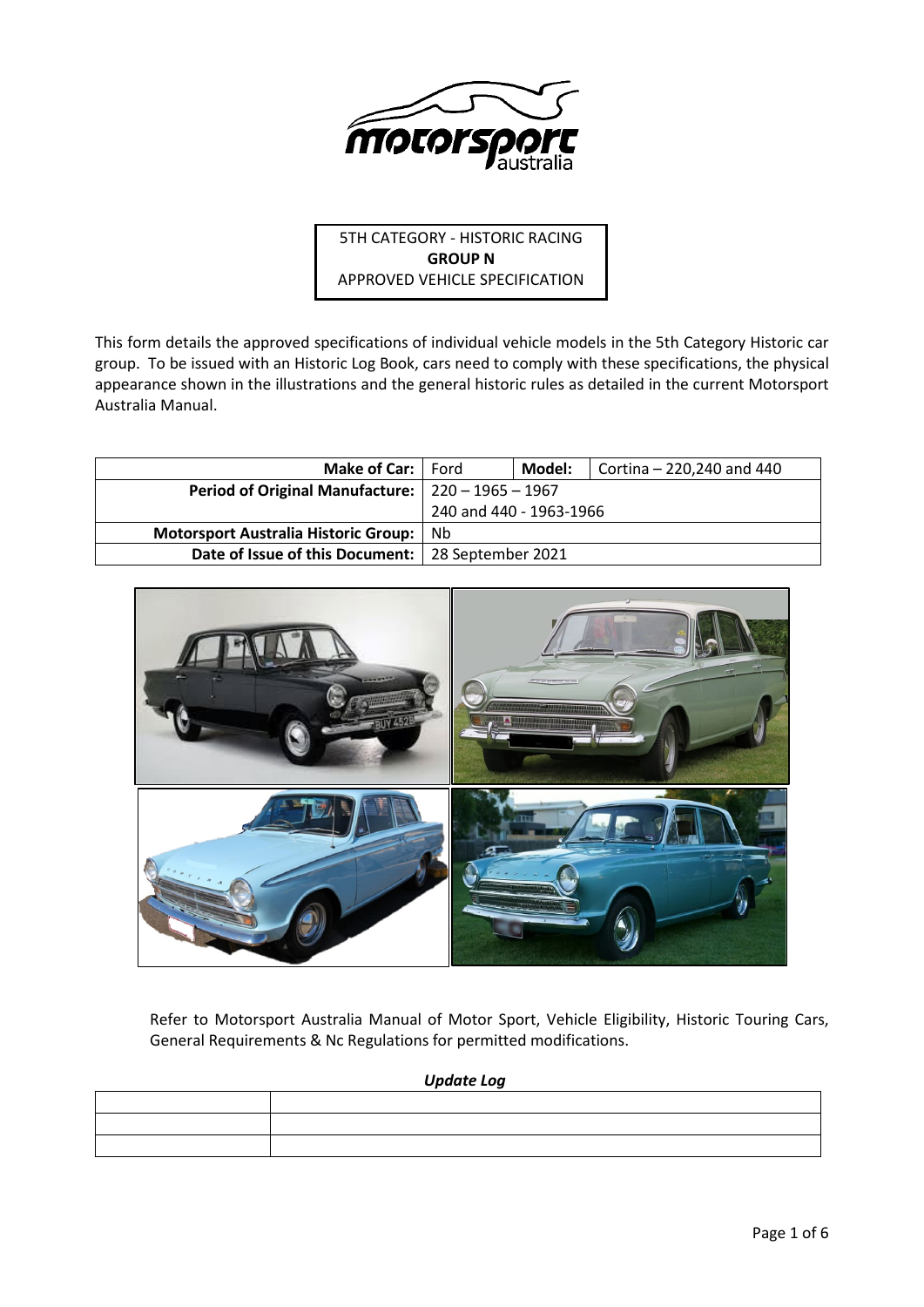| <b>CHASSIS</b>                  |                                                                                                                                                                         |
|---------------------------------|-------------------------------------------------------------------------------------------------------------------------------------------------------------------------|
| <b>Description:</b>             | Uni body, two or four door sedan                                                                                                                                        |
| <b>Period of Manufacture:</b>   | 1963-1967                                                                                                                                                               |
| <b>Manufacturer:</b>            | Ford                                                                                                                                                                    |
| <b>Chassis Number From:</b>     | Body model codes are 12414, 12433 and 12434                                                                                                                             |
| <b>Chassis Number location:</b> | Late model vehicles have ID on firewall                                                                                                                                 |
| <b>Material:</b>                | Steel                                                                                                                                                                   |
| <b>Comments</b>                 | The specification sheet relates to both early model (with parking lights<br>separate from grille) and the "Airoflow Ventilation" model introduced in<br>September 1964. |

### *FRONT SUSPENSION*

| <b>Description:</b>           | Independent - by MacPherson Strut with lower arm and sway bar |         |             |    |
|-------------------------------|---------------------------------------------------------------|---------|-------------|----|
| <b>Spring Medium:</b>         | Coil                                                          |         |             |    |
| Damper Type:                  | Telescopic incorporated in strut<br>Adjustable:<br>No         |         |             |    |
| Anti-sway bar:                | Yes                                                           |         | Adjustable: | No |
| <b>Suspension adjustable:</b> | Yes                                                           | Method: | Toe         |    |
| <b>Comments:</b>              | Refer to Appendix A.                                          |         |             |    |

## *REAR SUSPENSION*

| Description:                  | Live rear axle with trailing links |                   |             |     |
|-------------------------------|------------------------------------|-------------------|-------------|-----|
| <b>Spring Medium:</b>         | Semi elliptical leaf               |                   |             |     |
| Damper Type:                  | Telescopic                         | Adjustable:<br>No |             |     |
| Anti-sway bar:                | No                                 |                   | Adjustable: | N/A |
| <b>Suspension adjustable:</b> | N/A<br>Method:<br>No               |                   |             |     |
| Comments:                     | Refer to Appendix A.               |                   |             |     |

# *STEERING*

| Type:           | Recirculating ball                                | Make: | Ford |
|-----------------|---------------------------------------------------|-------|------|
| <b>Comments</b> | Original form including rod ends must be retained |       |      |

# *BRAKES*

|                               | <b>Front</b>     | Rear          |  |  |  |
|-------------------------------|------------------|---------------|--|--|--|
| Type:                         | Disc, solid      | Drum          |  |  |  |
| <b>Dimensions:</b>            | 12.7 mm x 244 mm | 224 x 44.5 mm |  |  |  |
| <b>Material of drum/disc:</b> | Cast iron        | Cast iron     |  |  |  |
| No. cylinders/pots per wheel: | Two              | One           |  |  |  |
| <b>Actuation:</b>             | Hydraulic        | Hydraulic     |  |  |  |
| <b>Caliper make:</b>          | Girling          |               |  |  |  |
| <b>Caliper type:</b>          | Single Cylinder  |               |  |  |  |
| <b>Material:</b>              | Cast iron        |               |  |  |  |
| <b>Master cylinder make:</b>  | Girling          |               |  |  |  |
| Type:                         | Single           |               |  |  |  |
| <b>Adjustable bias:</b>       | None             |               |  |  |  |
| <b>Servo Fitted:</b>          | No.              |               |  |  |  |
| Comments:                     | None             |               |  |  |  |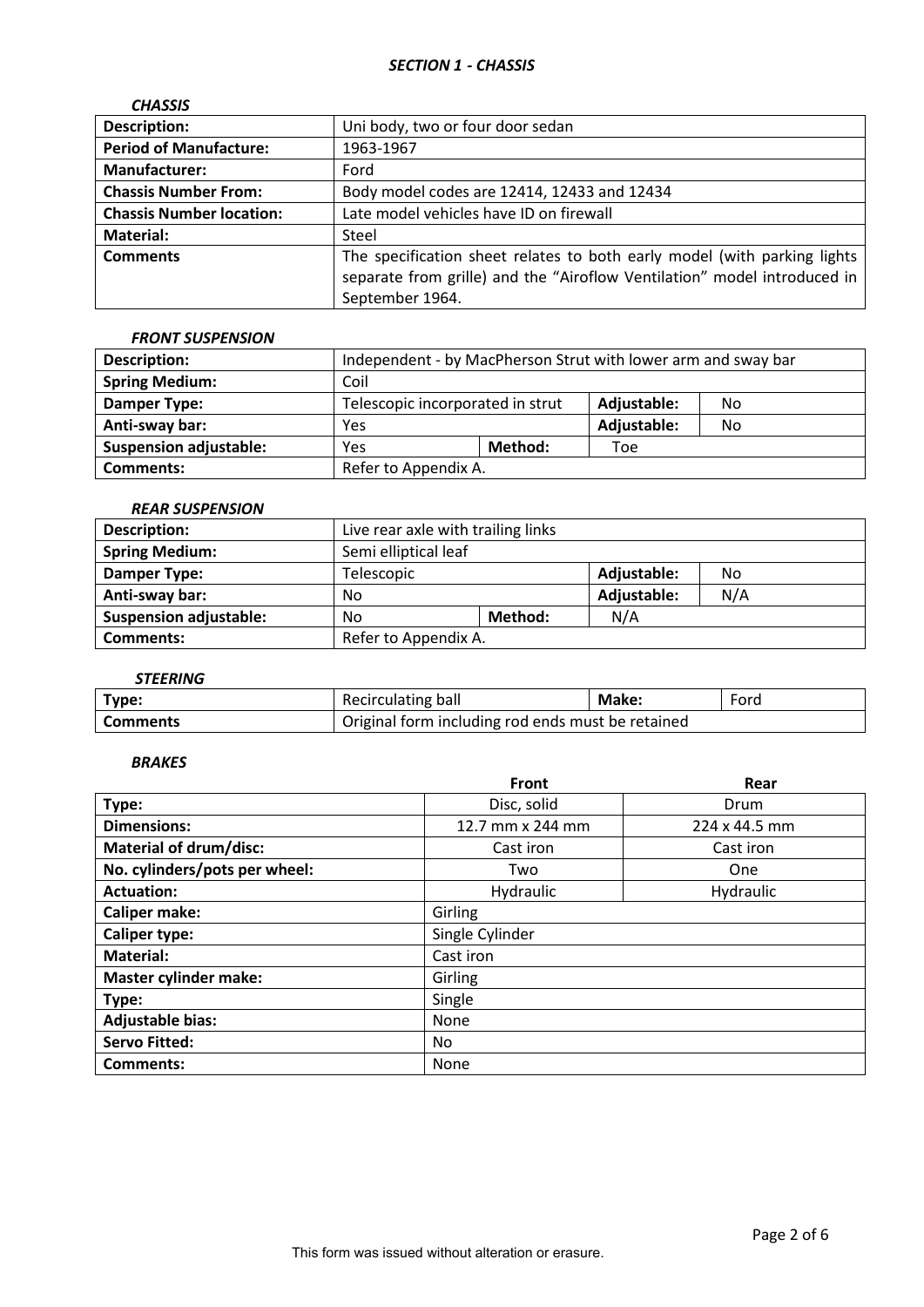| <b>ENGINE</b>                   |                                                                     |                         |          |
|---------------------------------|---------------------------------------------------------------------|-------------------------|----------|
| Make:                           | Ford                                                                |                         |          |
| Model:                          | Pre - cross flow type                                               |                         |          |
| No. cylinders:                  | Four                                                                | <b>Configuration:</b>   | In-line  |
| <b>Cylinder Block-material:</b> | Cast iron                                                           | <b>Two/Four Stroke:</b> | Four     |
| <b>Bore - Original:</b>         | 80.97 mm                                                            | <b>Max allowed:</b>     | 82.47 mm |
| Stroke - original:              | 72.8 mm                                                             | <b>Max allowed:</b>     | 72.8 mm  |
| Capacity - original:            | 1498 cc                                                             | <b>Max allowed:</b>     | 1600 cc  |
| <b>Identifying marks:</b>       | 120E-6015, 120E-6015BA, 2731-6015BA                                 |                         |          |
| <b>Cooling method:</b>          | Liquid                                                              |                         |          |
| Comments:                       | Any 7.78" height deck block with the following Engine Casting Block |                         |          |
|                                 | number: 116E-6015BA, 118E-6015BA, 120E-6015, 120E-6015BA, 2731-     |                         |          |
|                                 | 6015BA, 3020-6015BA, 681F-6015BA, 701M-6015BA, as well as new Ford  |                         |          |
|                                 | Motorsport block Part number M-6010-16L.                            |                         |          |

### *CYLINDER HEAD*

| Make:                     | Ford                                 |           |              |          |       |
|---------------------------|--------------------------------------|-----------|--------------|----------|-------|
| No. of valves/cylinder:   | Two                                  | Inlet:    | One          | Exhaust: | One   |
| No. of ports total:       | Eight                                | Inlet:    | Four         | Exhaust: | Four  |
| No. of camshafts:         | One                                  | Location: | <b>Block</b> | Drive:   | Chain |
| <b>Valve actuation:</b>   | <b>Pushrod and Rocker</b>            |           |              |          |       |
| Spark plugs/cylinder:     | One                                  |           |              |          |       |
| <b>Identifying marks:</b> | N/A                                  |           |              |          |       |
| <b>Comments:</b>          | Cylinder head is pre-crossflow type. |           |              |          |       |

### *LUBRICATION*

| Method:              | Wet sump | Oil tank location: | N/A |
|----------------------|----------|--------------------|-----|
| Dry sump pump type:  | N/A      | Location:          | N/A |
| Oil cooler standard: | No       | Location:          | N/A |
| Comments:            | None     |                    |     |

### *IGNITION SYSTEM*

| Type:        | Points, coil and distributor              |
|--------------|-------------------------------------------|
| <b>Make:</b> | Lucas/Autolite                            |
| Comments     | Breakerless electronic ignition permitted |

# *FUEL SYSTEM*

| <b>Carburettor Make:</b>    | Ford/Zenith | Model: | VN  |
|-----------------------------|-------------|--------|-----|
| <b>Carburettor Number:</b>  | One         |        |     |
| Size:                       | Various     |        |     |
| <b>Fuel injection Make:</b> | N/A         | Type:  | N/A |
| Supercharged:               | No.         | Type:  | N/A |
| <b>Comments:</b>            | None        |        |     |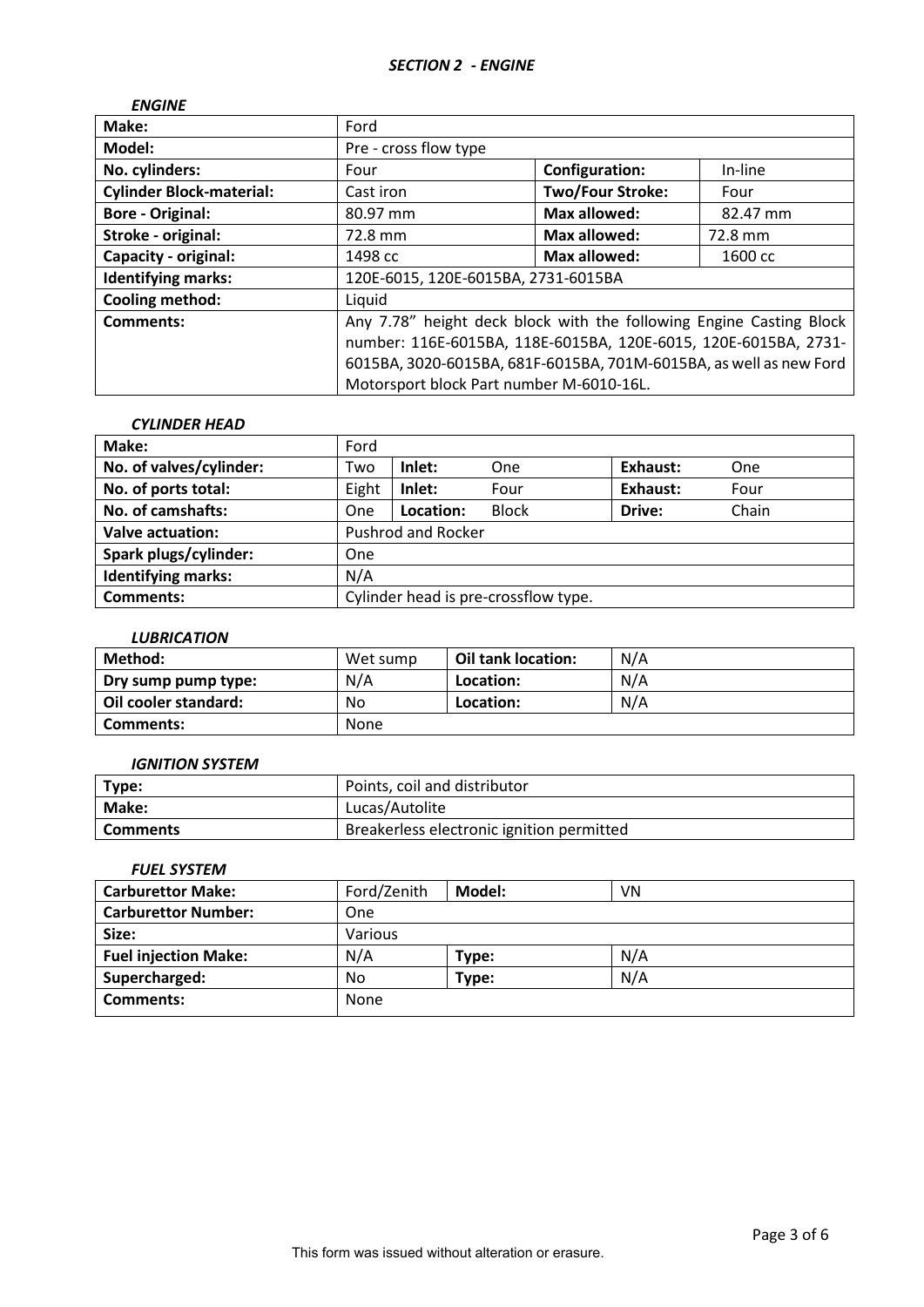### *SECTION 3 - TRANSMISSION*

#### *CLUTCH*

| Make:             | Ford        |
|-------------------|-------------|
| Type:             | Coil spring |
| Diameter:         | 191 mm      |
| No. of Plates:    | One         |
| <b>Actuation:</b> | Hydraulic   |
| <b>Comments:</b>  | None        |

### *TRANSMISSION*

| Type:                                | Synchromesh                                                |  |  |
|--------------------------------------|------------------------------------------------------------|--|--|
| Make:                                | Ford - Type 2000E                                          |  |  |
|                                      | Refer Appendix A                                           |  |  |
| <b>Gearbox location:</b>             | Behind engine                                              |  |  |
| No. forward speeds:                  | Four                                                       |  |  |
| <b>Gearchange type and location:</b> | Centre lever shift                                         |  |  |
| Case material:                       | Cast iron with separate cast iron bell housing             |  |  |
| <b>Identifying marks:</b>            | N/A                                                        |  |  |
| <b>Comments:</b>                     | Aluminium drive line components Homologated for MK 1 Lotus |  |  |
|                                      | Cortinas are not legal for other models.                   |  |  |

# *FINAL DRIVE*

| Make:              | Ford           | Model:<br>'English 'Banjo type |  |  |
|--------------------|----------------|--------------------------------|--|--|
| Type:              | Live rear axle |                                |  |  |
| <b>Ratios:</b>     | Various        |                                |  |  |
| Differential type: | Banjo          |                                |  |  |
| <b>Comments:</b>   | None           |                                |  |  |

# *TRANSMISSION SHAFTS (EXPOSED)*

| l Number:    | One.                                              |
|--------------|---------------------------------------------------|
| Location:    | Gearbox to final drive                            |
| Description: | Tubular and Open tail shaft with twin uni joints. |
| Comments:    | <b>None</b>                                       |

# *WHEELS & TYRES*

| <b>Wheel type - Original:</b>  | Pressed disc              | <b>Material - Original:</b> |                   | Steel             |  |
|--------------------------------|---------------------------|-----------------------------|-------------------|-------------------|--|
| Wheel type - Allowed:          | Steel                     | <b>Material - Allowed:</b>  |                   | Steel             |  |
|                                | Alloy (period style)      |                             |                   | Alloy             |  |
| <b>Fixture method:</b>         | Studs and nuts            | No. studs:                  |                   | Four              |  |
| Wheel dia. & rim width         | <b>FRONT</b>              |                             |                   | <b>REAR</b>       |  |
| Original:                      | $4'' \times 13''$         |                             |                   | $4'' \times 13''$ |  |
| <b>Allowed</b>                 | $6'' \times 13''$         |                             | $6'' \times 13''$ |                   |  |
| <b>Tyre Section:</b>           |                           |                             |                   |                   |  |
| Allowed:                       | Refer approved tyre list. |                             |                   |                   |  |
| <b>Aspect ratio - minimum:</b> | 60% minimum aspect ratio. |                             |                   |                   |  |
| <b>Comments:</b>               | None                      |                             |                   |                   |  |

-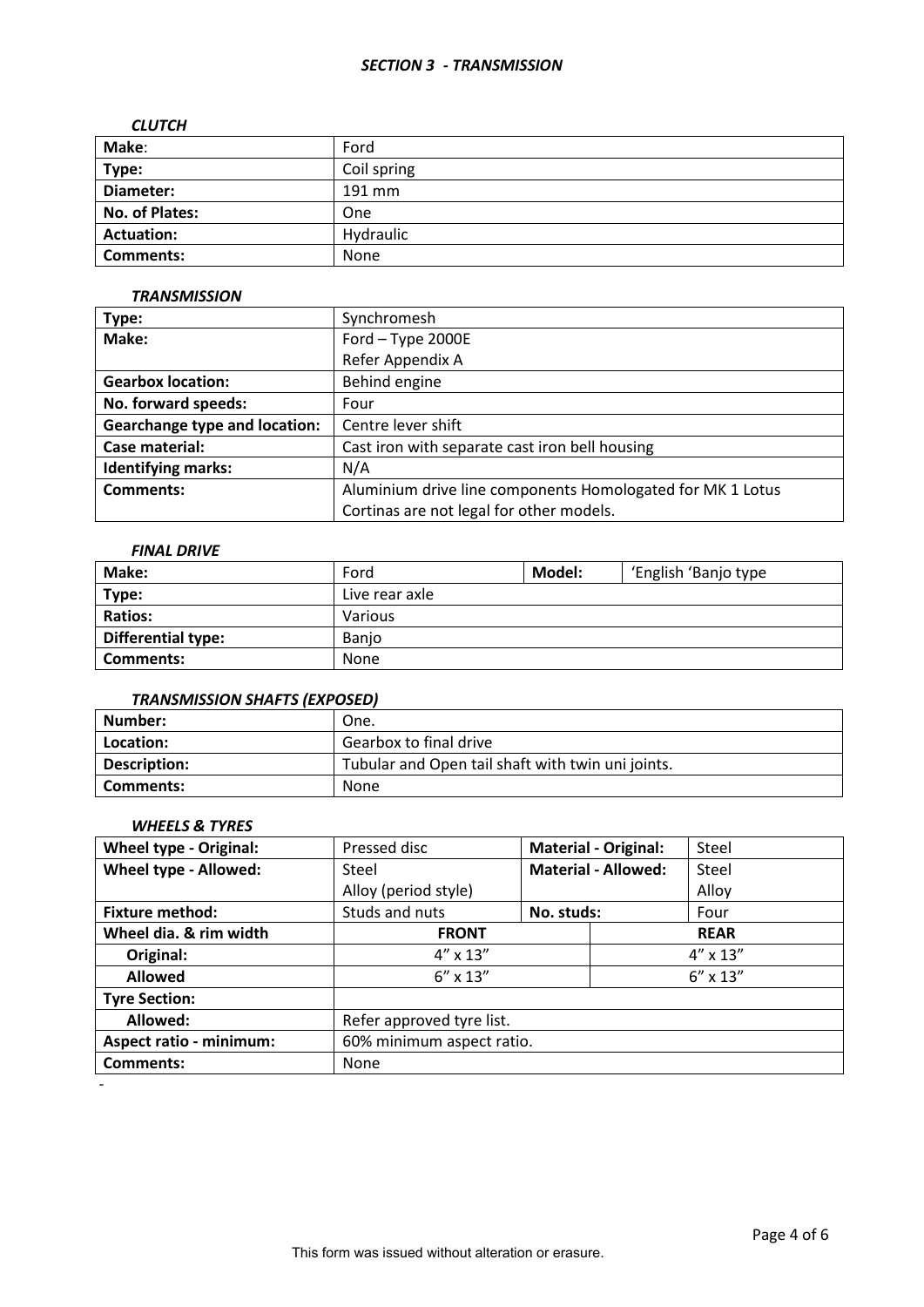## *FUEL SYSTEM*

| <b>Tank Location:</b> | RH side of boot                  | Capacity: | 40 litres |
|-----------------------|----------------------------------|-----------|-----------|
| Fuel pump, type:      | Mechanical<br>on engine<br>block | Make:     | Ford      |
| Comments:             | None                             |           |           |

# *ELECTRICAL SYSTEM*

| Voltage:                 | $\sim$<br>∸ | <b>Alternator fitted:</b>   Alternator |  |
|--------------------------|-------------|----------------------------------------|--|
| <b>Battery Location:</b> | Engine bay  |                                        |  |
| l Comments:              | None        |                                        |  |

### *BODYWORK*

| Type:         | Closed touring | <b>Material:</b> | Steel       |
|---------------|----------------|------------------|-------------|
| No. of seats: | Four           | No. doors:       | Two or four |
| Comments:     | None           |                  |             |

# *DIMENSIONS*

| <b>Track - Front:</b> | 1290 mm plus or minus 25                                                     | Rear: | 1270 mm plus or minus |  |
|-----------------------|------------------------------------------------------------------------------|-------|-----------------------|--|
|                       | mm                                                                           |       | 25mm                  |  |
| Wheelbase:            | 2489 mm plus or minus   Overall length:                                      |       | 4275 mm               |  |
|                       | 25mm                                                                         |       |                       |  |
| Dry weight:           | 790 kg - 2 door                                                              |       |                       |  |
|                       | $818$ kg $-$ 4 door                                                          |       |                       |  |
| Comments:             | 220 model has unique steel grille with five horizontal bars. Body has "flow- |       |                       |  |
|                       | through" ventilation system.                                                 |       |                       |  |

# *SAFETY EQUIPMENT*

Refer applicable Group Regulations